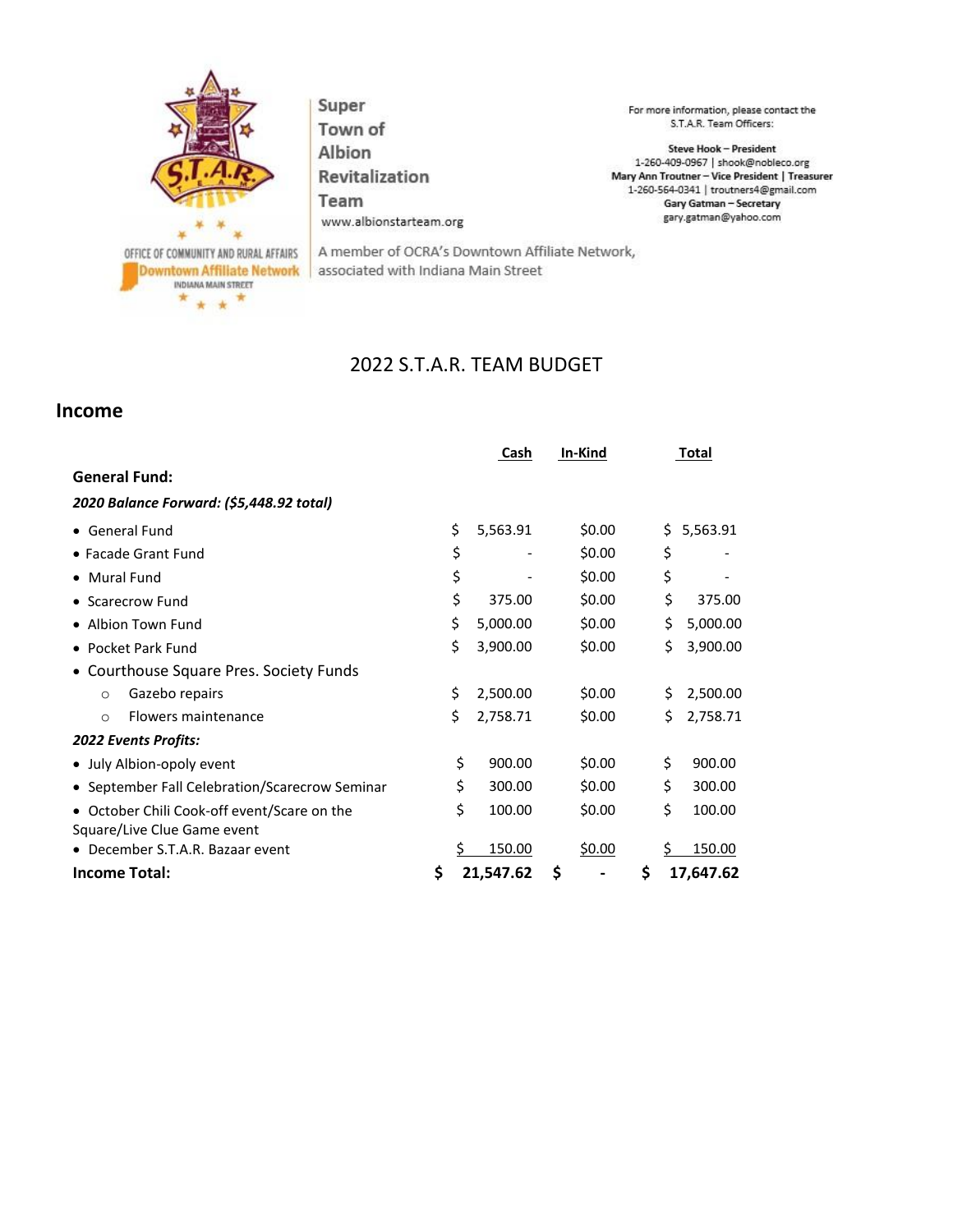## **Expenses**

|                                                                                    | Cash                | In-Kind                        | Total                    |
|------------------------------------------------------------------------------------|---------------------|--------------------------------|--------------------------|
| <b>General Fund:</b>                                                               |                     |                                |                          |
| Events:                                                                            |                     |                                |                          |
| • June Kiddie Games during Chain O' Lakes Festival                                 | \$75.00             | \$                             | \$75.00                  |
| · July Albion-opoly event                                                          | \$100.00            | \$                             | \$100.00                 |
| • September Fall Celebration event                                                 | \$100.00            | \$                             | \$100.00                 |
| • October Harvest Chili Cook-off event/Scare on the<br>Square/Live Clue Game event | \$600.00            | \$                             | \$600.00                 |
| • December S.T.A.R. Bazaar event                                                   | \$50.00             | \$                             | \$50.00                  |
| Other Expenses:                                                                    |                     |                                |                          |
| • 501C3 setup                                                                      | \$100.00            | \$                             | \$100.00                 |
| • Facebook Advertising                                                             | \$200.00            | \$                             | \$200.00                 |
| • Domain Name Yearly fee for website -<br>(Hover.com)                              | \$15.00             | \$                             | \$15.00                  |
| • Website hosting Yearly fee (Wix.com)                                             | \$250.00            | \$                             | \$250.00                 |
| • Administration and office supplies                                               | \$400.00            | \$                             | \$400.00                 |
| • Prizes, Advertising and Printing                                                 | \$400.00            | \$                             | \$400.00                 |
| • Yearly Liability Insurance Policy (for events)                                   | \$510.00            | \$                             | \$510.00                 |
| Subtotal:                                                                          | \$<br>2,800.00      | <u>ځ</u>                       | 2,800.00<br>\$           |
| <b>Mural Projects:</b>                                                             | <b>CASH</b>         | IN-KIND                        | <b>TOTAL</b>             |
| • Mural Repair on 1st mural                                                        | \$500.00            | \$                             | \$500.00                 |
| Subtotal:                                                                          | 500.00<br>\$        | <u>\$</u>                      | 500.00<br>\$             |
| <b>Improvement Projects:</b>                                                       | <b>CASH</b>         | IN-KIND                        | <b>TOTAL</b>             |
| • Pocket Park                                                                      | \$3,900.00          | \$                             | \$3,900.00               |
| • Gazebo improvements                                                              | 2,500.00<br>\$      | \$                             | 2,500.00<br>\$           |
| • Mr. Noble repairs                                                                | \$<br>500.00        | \$                             | \$<br>500.00             |
| • Water Fountain Chemicals/Opening/Closing                                         | 1,000.00<br>S       | \$                             | \$<br>1,000.00           |
| • Flowers around water fountain                                                    | 3,000.00<br>Ś       | \$                             | \$<br>3,000.00           |
| Subtotal:                                                                          | 10,900.00<br>S.     | \$                             | \$10,900.00              |
| <b>Façade Grants:</b>                                                              | <b>CASH</b>         | IN-KIND                        | <b>TOTAL</b>             |
| • Façade Grants                                                                    | \$<br>300.00        | \$                             | 300.00<br>\$             |
| Subtotal:                                                                          | \$.<br>300.00       | \$<br>$\overline{\phantom{a}}$ | 300.00<br>\$.            |
| <b>Scarecrow Project:</b>                                                          | <b>CASH</b>         | IN-KIND                        | <b>TOTAL</b>             |
| • Scarecrow Seminar and expenses                                                   |                     | \$150.00<br>\$                 |                          |
| Subtotal:                                                                          | 150.00<br><u>ي </u> | <u>ي ح</u>                     | \$150.00<br>150.00<br>-Ş |
| <b>Expense Totals:</b>                                                             | 14,650.00<br>\$     | \$                             | 14,650.00<br>\$.         |